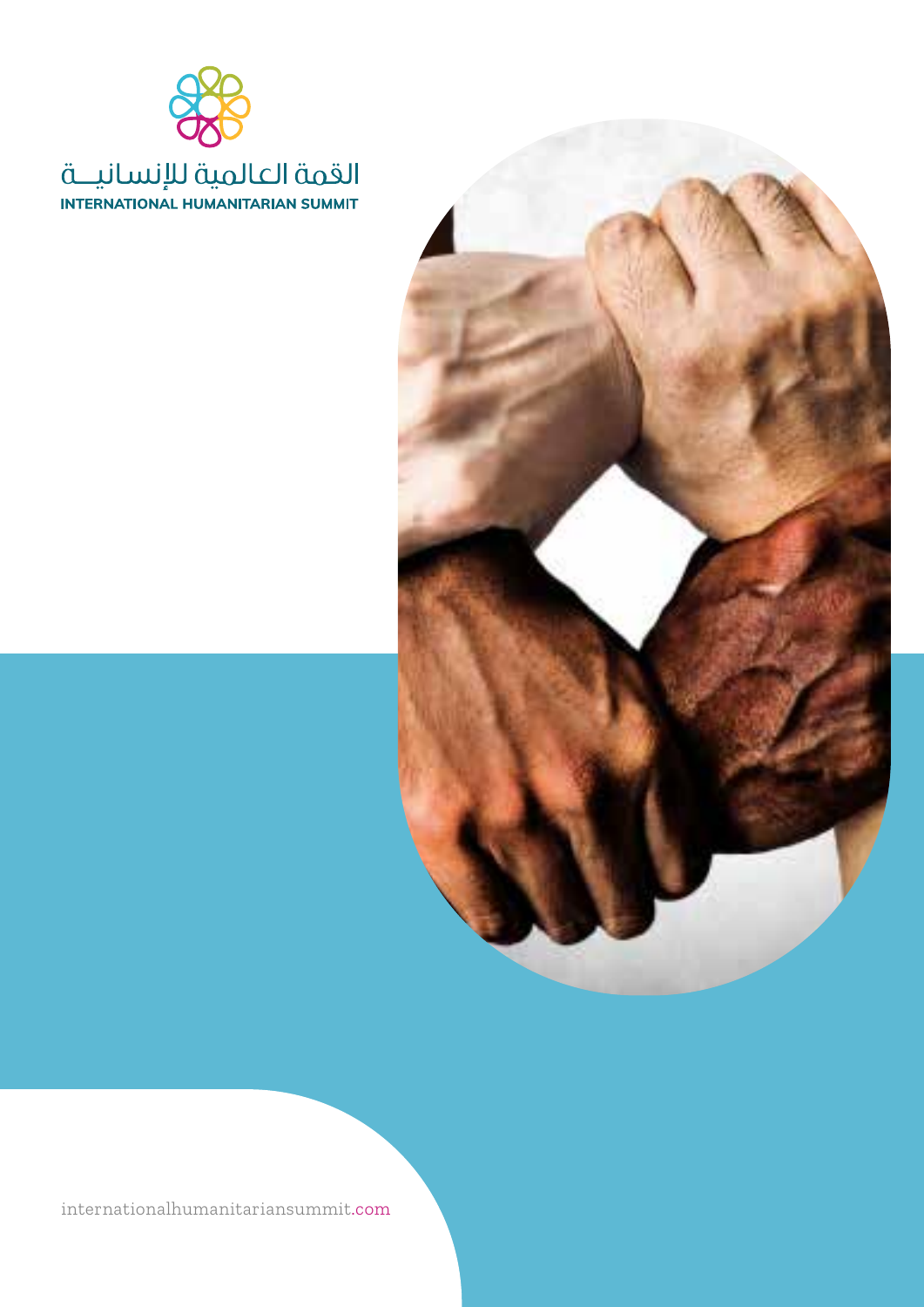



**Building a strong global humanitarian society for a better world**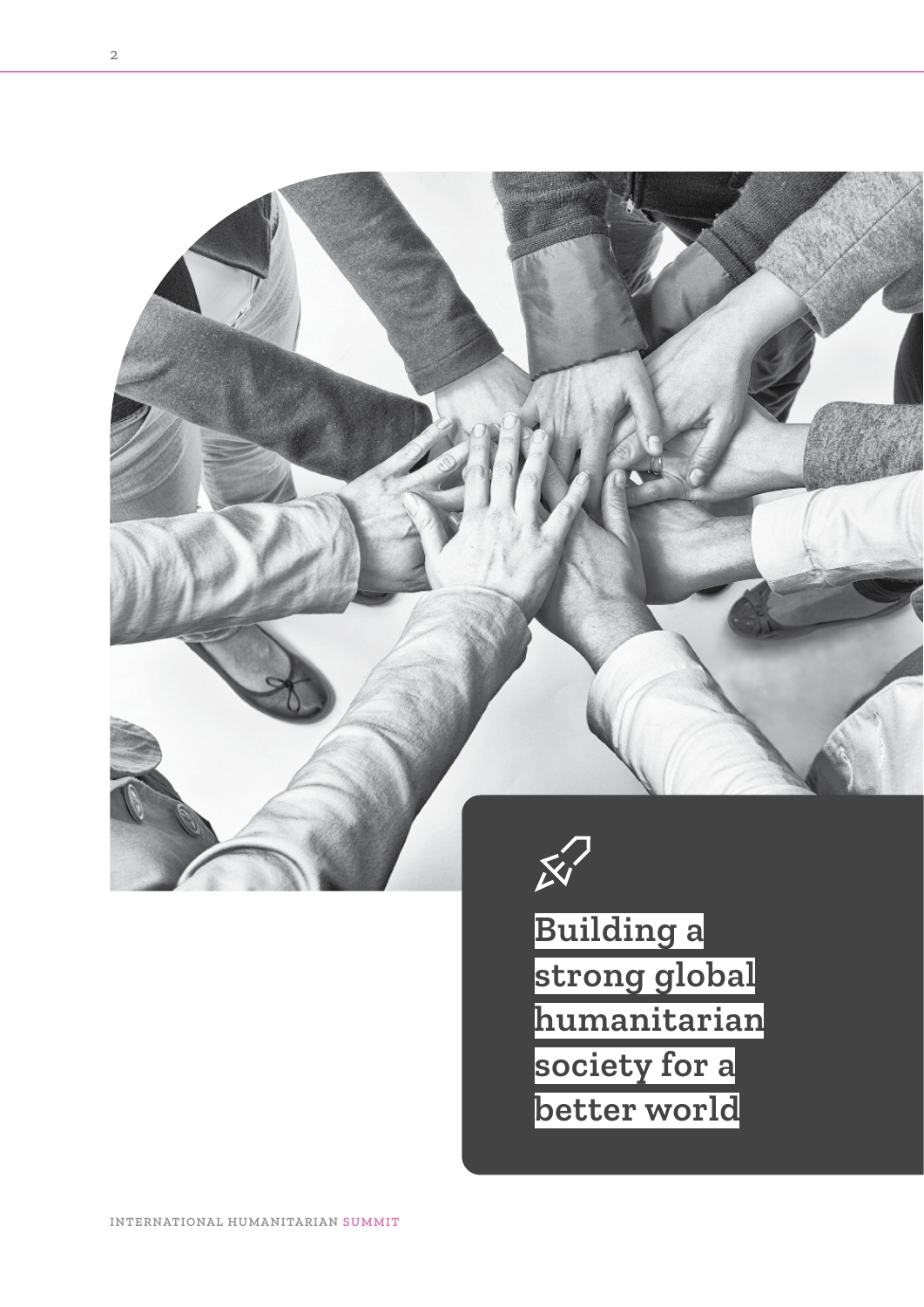# **WHAT IS INTERNATIONAL HUMANITARIAN SUMMIT?**

**Today we live in a world of changes so profound and rapid that no country can stand globally alone, like the pandemic we are forced to encounter at present. This is what initiated the launch of The International Humanitarian Summit which targets to safe keep the prosperity and welfare of all mankind. Humanitarian values and principles are vital components for mankind to prevail in this world. As a global community we face an array of global tests. These tests boil down to the fundamental challenge of making enlightened decisions today and tomorrow, that will place people and the planet on course for a better future.**

**The Summit marks an important milestone towards establishing global cooperation and unity. This International Platform will provide highly interactive features which head to advocate and stand for humanitarian values like neutrality, impartiality, and independence which we can see that we lack nowadays in many places around the world.**

**The Summit will shed the light on current issues that needs to be addressed and solved with special focus about ongoing issues around the world including COVID 19 and its shortcomings upon the communities, as well as the persisting issues of Racism, Gender Equality, Poverty, Persecution, Hunger and other issues that need to be raised. As everyone is and should share the responsibility of making this world a better place, this Summit targets to engage many parties in acting, portraying and highlighting how important**

# **WHO CAN JOIN INTERNATIONAL HUMANITARIAN SUMMIT?**

IHS gathers intellectuals, philosophers, governmental institutions, human rights and philanthropic institutions, religious institutions, artists, media professionals, cultural associations, non-governmental organisations, research institutes, educational institutions, influencers and youth to achieve the noble goal of creating a better world for all humanity.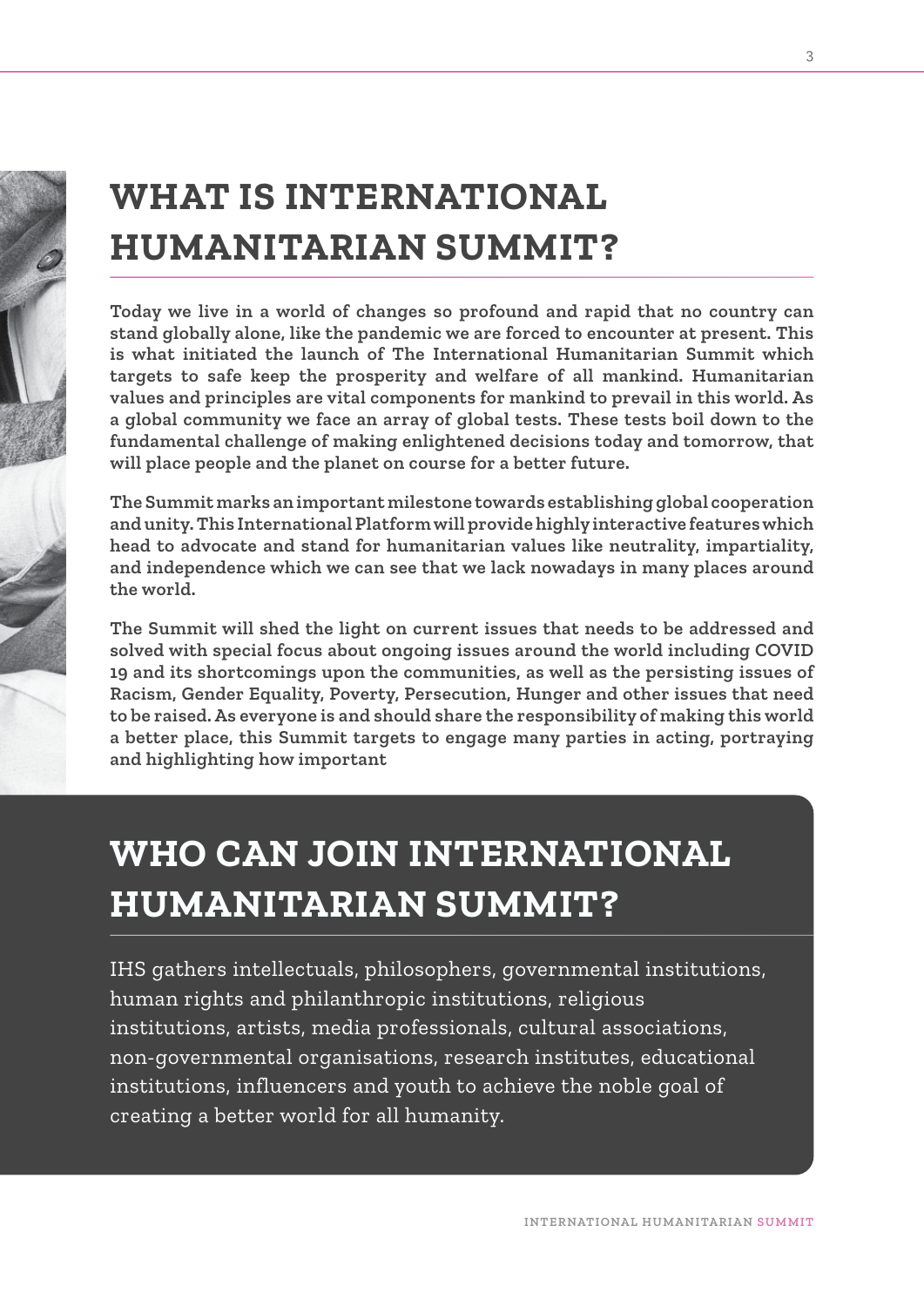## **WHAT ARE THE OBJECTIVES OF IHS?**

Striving to **Reinforce Human Values** through showing the ongoing issues and look for a solution

To be a catalyst for change & maximize the effectiveness & **Showcase Humanitarian Efforts** to help individuals and groups from different Parts of the World

To Highlight and Promote the Humanitarian Activities and Initiatives of different countries that support **Fostering the Values** of Peace, Freedom, Justice, Equality, and Tolerance **Raise Awareness** about

Act as a **Dialogue Platform** for the Global Humanitarian Community to discuss vital issues and provide Innovative Solutions to Achieve a Peaceful, Healthy, and Livable Society

**Activating the Role of Societies** to defend basic rights of women, children, the elderly, the weak, the disabled, and the oppressed

Humanitarian values to different categories of **Society**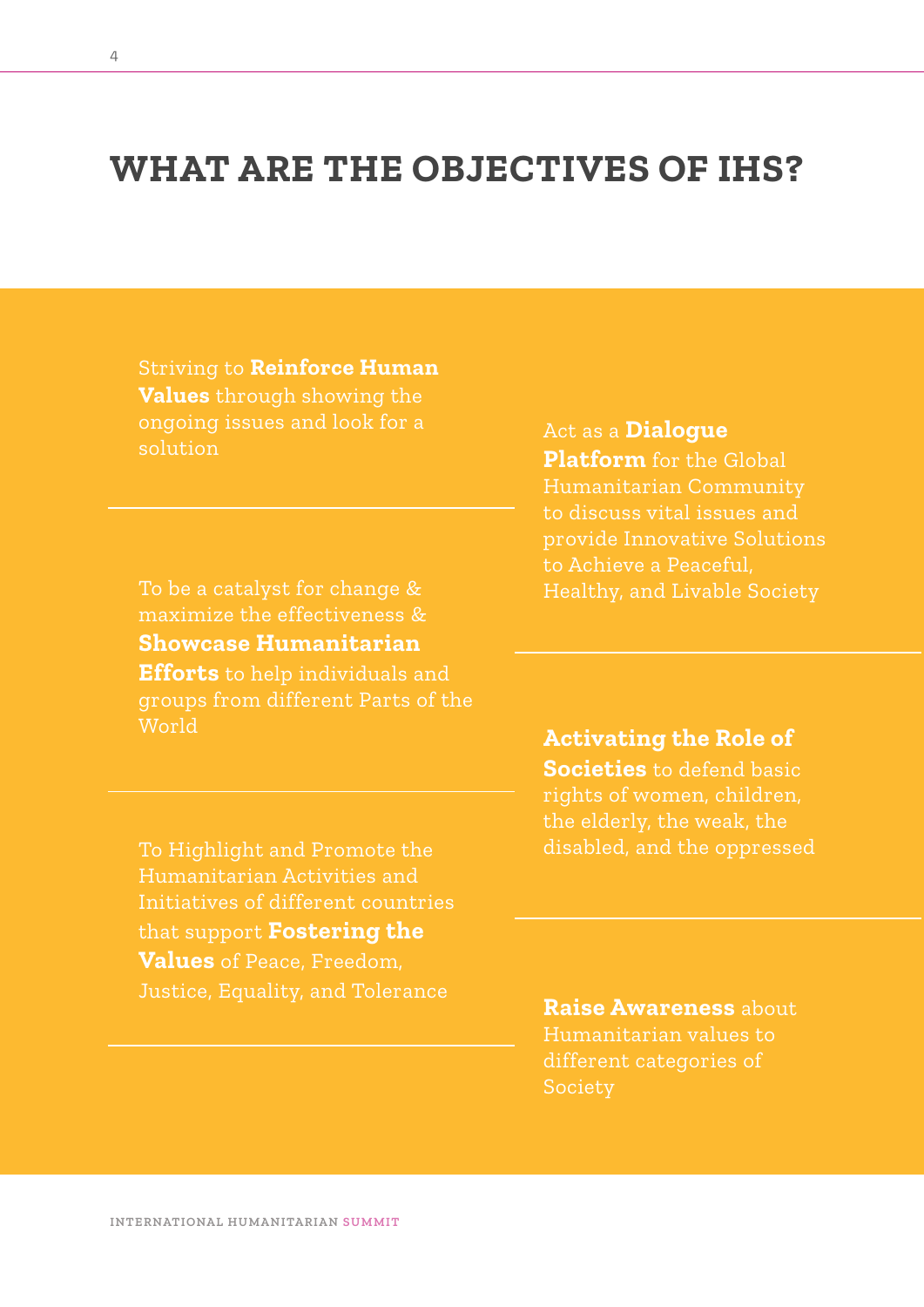## **WHAT ARE THE EXCEPTIONAL FEATURES OF IHS?**



#### **DIGITAL SUMMIT**

The International Humanitarian Summit is a powerful platform for knowledge sharing and in-depth analysis of humanitarian issues that abound in society today in order to raise awareness on humanitarian principles of humanity, neutrality, impartiality and independence.

The summit will convene individuals from different countries across the globe to discuss relevant topics on humanitarian issues and to ignite changes in order to build a more humane society. This will also allow the countries to promote and highlight humanitarian efforts in their respective territory.

Furthermore, it is an excellent opportunity to build a strong professional global network of individuals who want to make a difference and uphold principles that safeguard humanity.



### **DIGITAL EXHIBITION**

An unveiling of every country's humanitarian efforts featuring initiatives and activities of its local governments, educational institutions and private organizations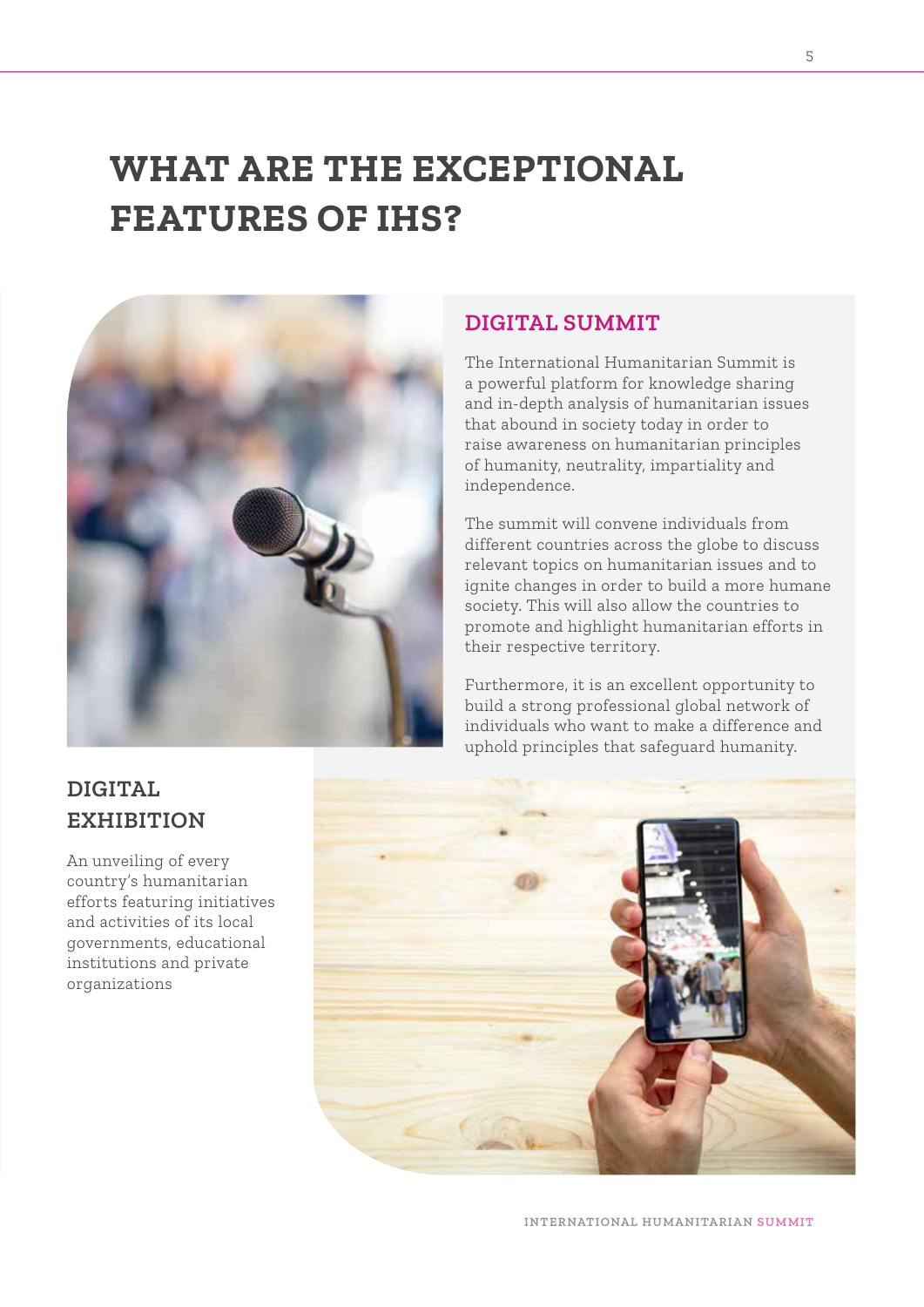### **HUMANITARIAN DIGITAL LIBRARY**

Access this huge digital repository of writings on the topics of humanitarian values such as equality, cultural diversity, peace, and coexistence. These are valuable resources that would fill the knowledge gap, increase awareness, and educate people on how to achieve a more humane society.



#### **ART & PHOTOGRAPHY**

A place for artists and photography enthusiasts and professionals from different countries to display opportunity to compete for Best Art Awards and Best Photography be recognized through IHS social

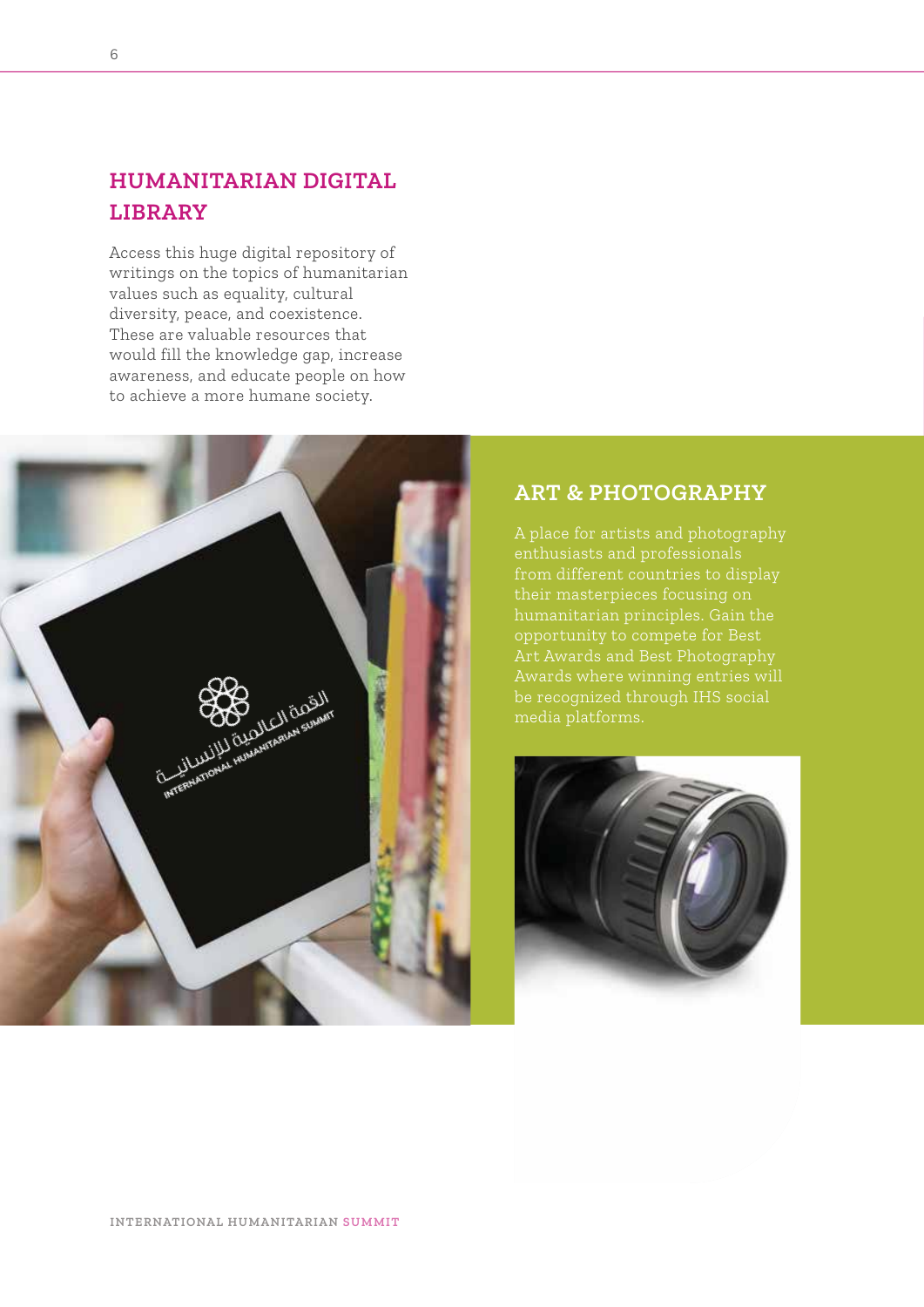## **WHAT ARE THE EXCEPTIONAL FEATURES OF IHS?**

#### **HUMANITARIAN STORIES**

Watch uplifting humanitarian stories from different parts of the world that serve as a catalyst to build a more resolute global humanitarian society. These stories will highlight institutional and individual humanitarian efforts from different countries featuring benevolent acts that made a difference to the lives of people and changed the world for the better, one step at a time.





#### **INTERNATIONAL COMPETITION FOR HUMANITARIAN PROJECTS**

This international competition, which adheres to the principle of reciprocity or giving back what we take, is the ideal platform for individuals, institutions and governments to compete and showcase their humanitarian efforts and concepts as reflected in their outreach projects and accomplishments that will ultimately serve the society.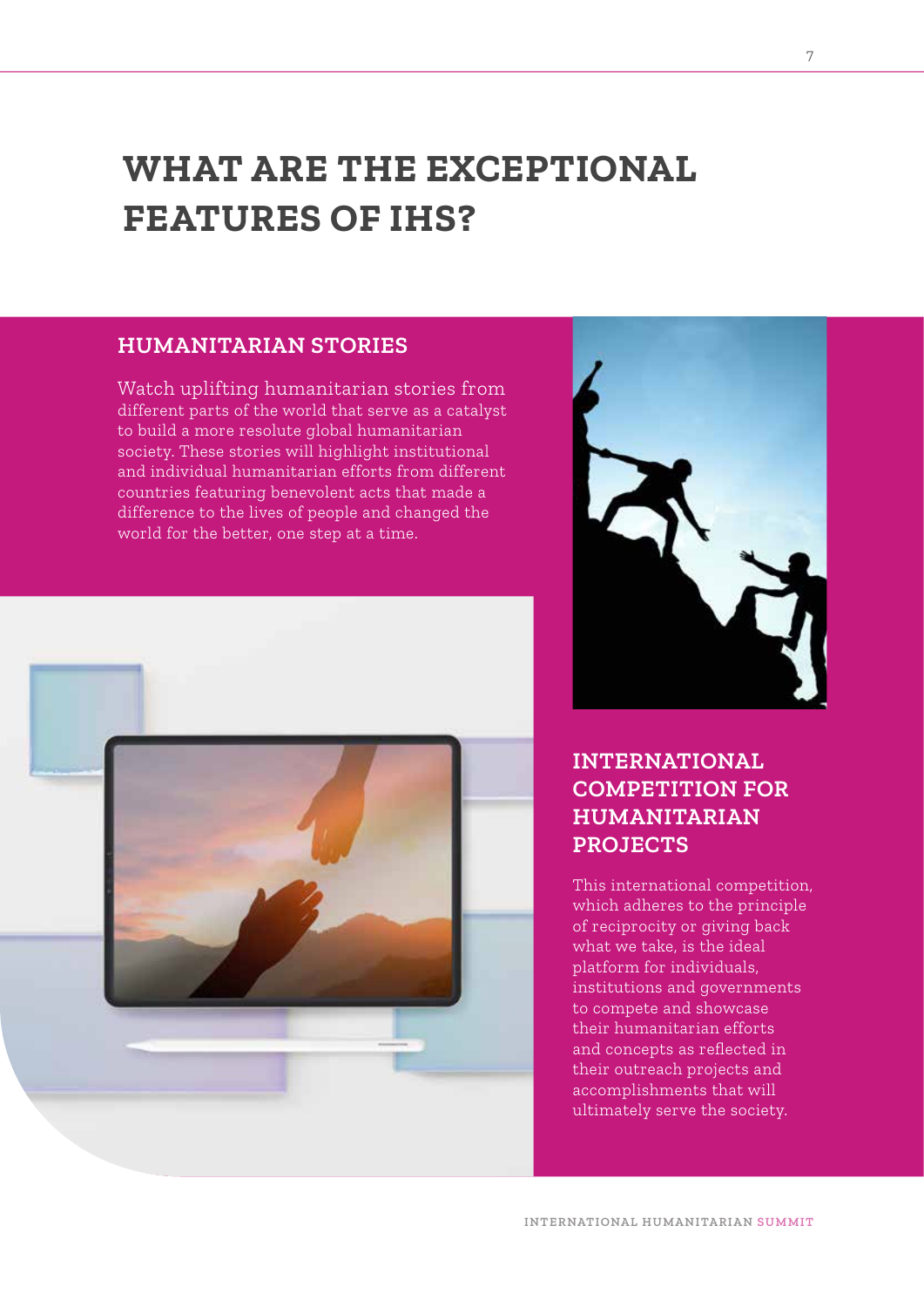### **INTERNATIONAL HUMANITARIAN AWARDS**



The Humanitarian award was created to recognize outstanding individuals who dedicate their time to fighting indifference, intolerance and injustice and whose accomplishments are consistent with the goals of the Summit.